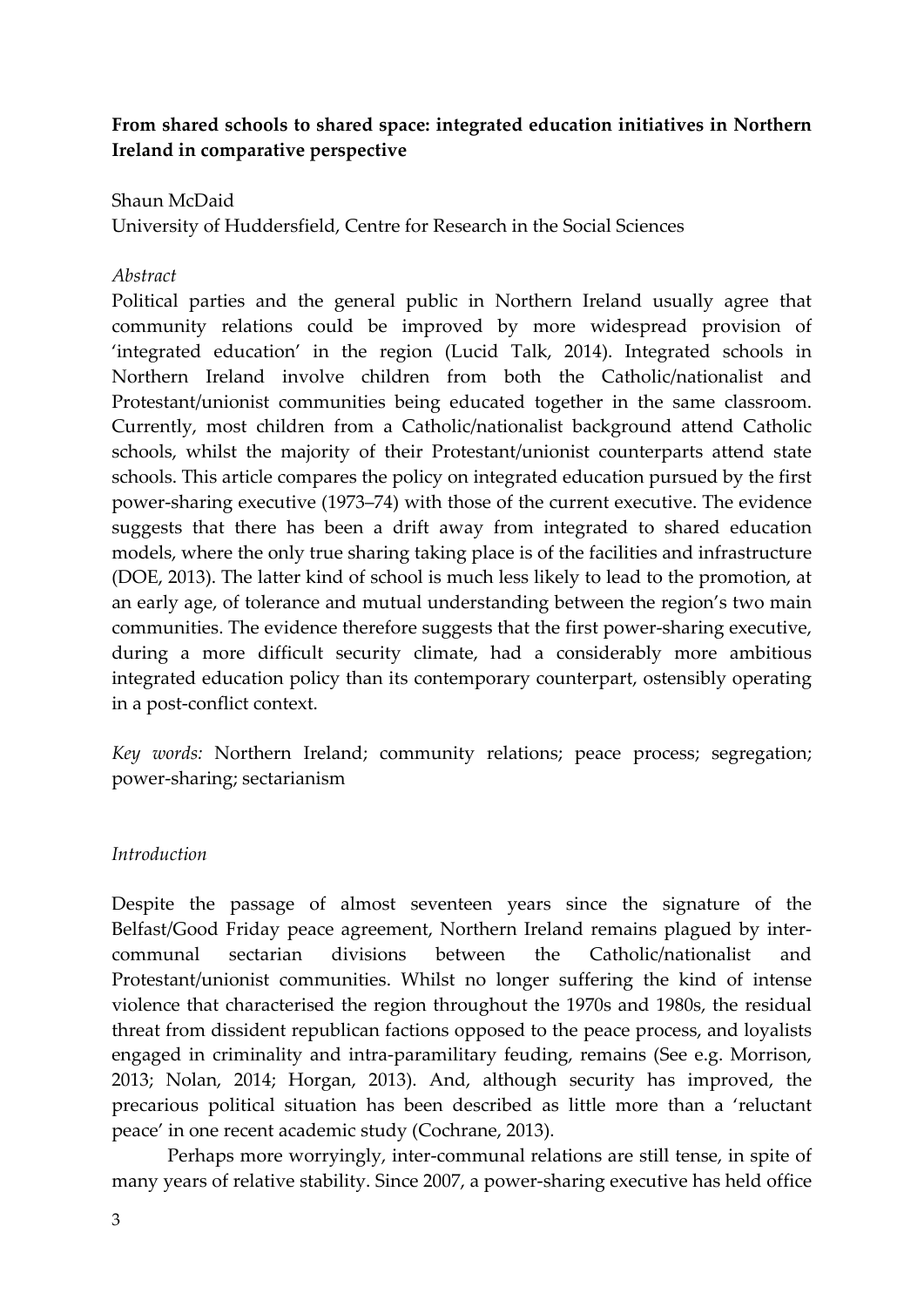consistently, comprising representatives of both political traditions. Despite this outward air of stability, however, regular, and often inflammatory public debates concerning issues such as flags, parades, the Irish language, and the legacy of the conflict have soured relations between the two main parties in the executive, The Democratic Unionist Party (DUP) and Sinn Féin, the republican political party previously linked with the former Provisional Irish Republican Army.

One of the catalysts for the recent downturn in community relations, and subsequent inter-party disputes, was a democratic decision taken by by Belfast City Council in December 2012 to restrict the flying of the Union Flag at City Hall to eighteen designated days per year (Byrne, 2013: 5). Although this is normal practice throughout most of the United Kingdom, the decision caused outrage among unionists, (particularly working‐class unionists commonly referred to as loyalists), and resulted in four months of street protest and regular instances of public disorder. A recent report into the restriction of the flying of the flag, and subsequent disturbances, acknowledges that these events led to a significant deterioration in relations between the nationalist and unionist communities (Nolan, 2014: 11–12). Politically, the flying of flags became part of wider discussions about the future governance of Northern Ireland between the parties comprising the power‐sharing executive, chaired by US diplomats Richard Haass and Meghan O'Sullivan.

The 'Haass talks' failed to reach agreement on the substantive issues of flags and other issues related to public expressions of communal identity in Northern Ireland, including contentious parades, and mechanisms to deal with the legacy of political violence in the region, or 'dealing with the past' (Panel of Parties, 2013; See also McDaid et al., 2014). In December 2014, however, following protracted discussions aimed at breaking the political deadlock, the parties agreed to revisit many of the Haass issues though the establishment of various independent and other bodies (Northern Ireland Office, 2014), but they essentially remain unresolved or are at best 'works in progress'. This summary provides some insight into the challenging contexts within which education, and community relations policies, have been formulated in Northern Ireland over the last number of years.

Despite the many problems Northern Ireland faces, the contrast between the present day and the early 1970s is stark. This is particularly true regarding the levels of violence during the two periods, which was at its most intense during the early‐ to‐mid‐1970s (Jackson, 2003: 269). Nevertheless, the relative absence of violence has seen few attempts to improve community relations through integrated education initiatives.

This article, which draws on the archival records of the first power‐sharing executive, as well as more recent official policy documents, demonstrates that the challenges faced by contemporary policy makers are (absent the levels of violence) markedly similar to those which pertained over forty years ago. However, the evidence suggests that where the first power‐sharing executive prioritised and was prepared to support ambitious integrated education policies in an attempt to tackle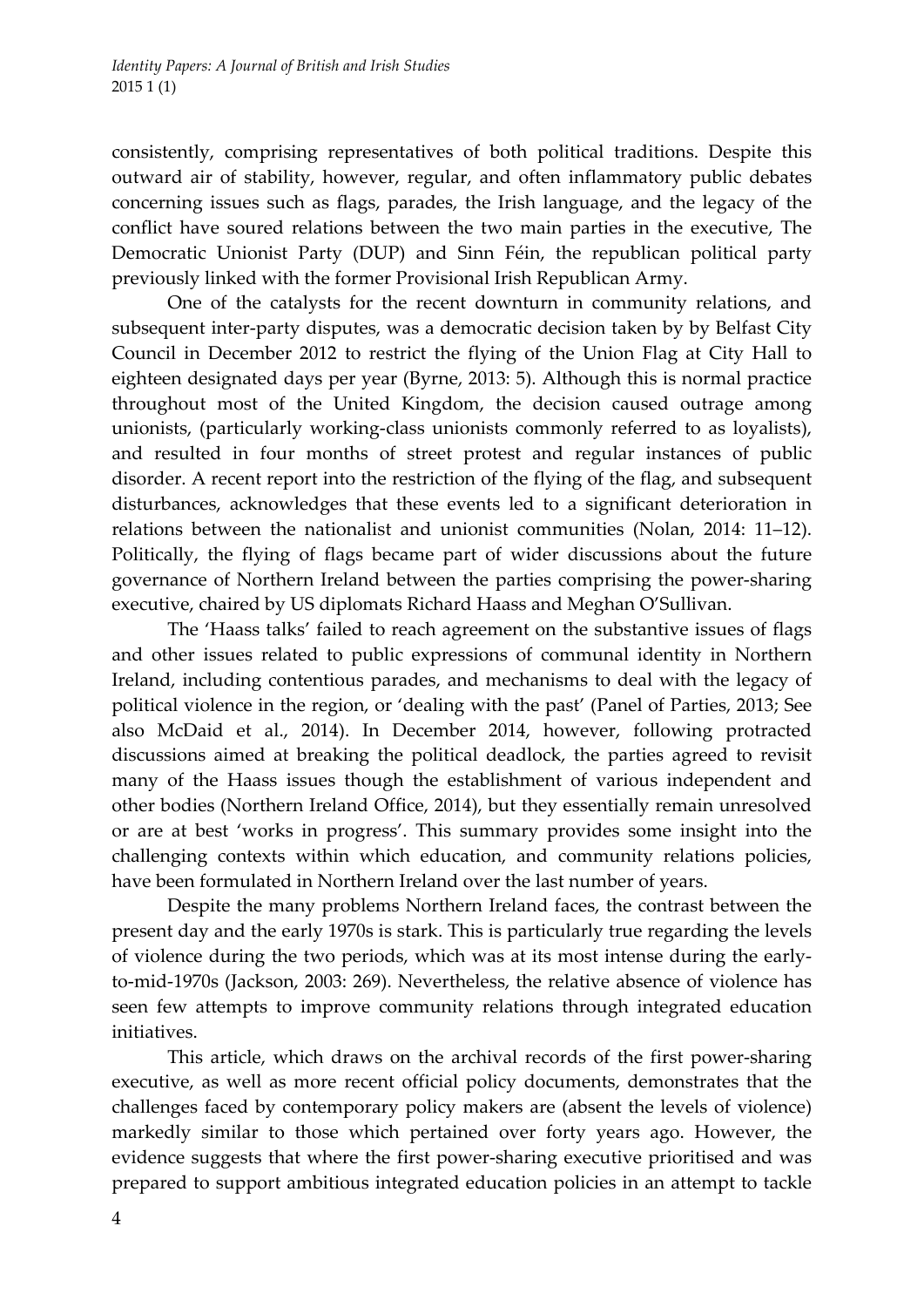future segregation, the current 'post-conflict' executive has embraced a model based on shared resources and facilities at the expense of truly shared education.

# *The first power‐sharing executive and community relations, 1973*–*74*

Northern Ireland's first power‐sharing administration was agreed in November 1973 and took office in January 1974. The creation of the executive had two aims: the restoration of devolution to Northern Ireland, and the encouragement of centreground, moderate politics that might eventually lead to greater peace in the region. In retrospect, this was a considerable achievement, the product of protracted discussions in extremely trying circumstances (See McDaid, 2013: 22–25). This was all the more significant, given the fact that, between 1921 and 1972, Northern Ireland was governed by a single party, the Ulster Unionist Party (UUP). In April 1972, however, in the midst of violent conflict, the British government introduced direct rule from Westminster, intended as a temporary measure. It soon became apparent that the British government would not accept the restoration of devolution if the governing party would be supported by only one community.

This was confirmed in a White Paper of March 1973, which stated that any return to devolved government must involve power‐sharing between nationalists and unionists. Following protracted discussions, a power‐sharing executive comprising the Ulster Unionist Party (UUP) and the (non‐violent) nationalist Social Democratic and Labour Party (SDLP), supported by the non-sectarian Alliance Party, was duly formed in November 1973.

The executive took office on 1 January 1974, but collapsed just five months later in the face of a strike organised by the Ulster Workers' Council (UWC), a collective of loyalist paramilitaries, trades unionists, and anti‐power‐sharing unionist politicians (Fisk, 1975; Anderson, 1994; Aveyard, 2014; McDaid, 2013). Whilst the executive did not remain long enough in office to have a serious legislative impact (Birrell and Murie, 1980: 79), it nevertheless made serious attempts to formulate policies that would address the entrenched communal social divisions within Northern Ireland, specifically in the area of education policy – although this has received comparatively little attention in the scholarly literature concerning this period.

The prevalence of the constitutional issue in Northern Ireland politics has relegated discussion of social and economic policies to 'a secondary role' (McAllister, 1977: 62). In the case of the 1970s, the violent conflict during that decade has understandably attracted greater academic attention than the seemingly more mundane realms of social policy. Nevertheless, the first power-sharing executive formulated one of the most progressive and ambitious strategies for integrated education in the history of Northern Ireland, aimed at strengthening community relations and developing greater respect and understanding between the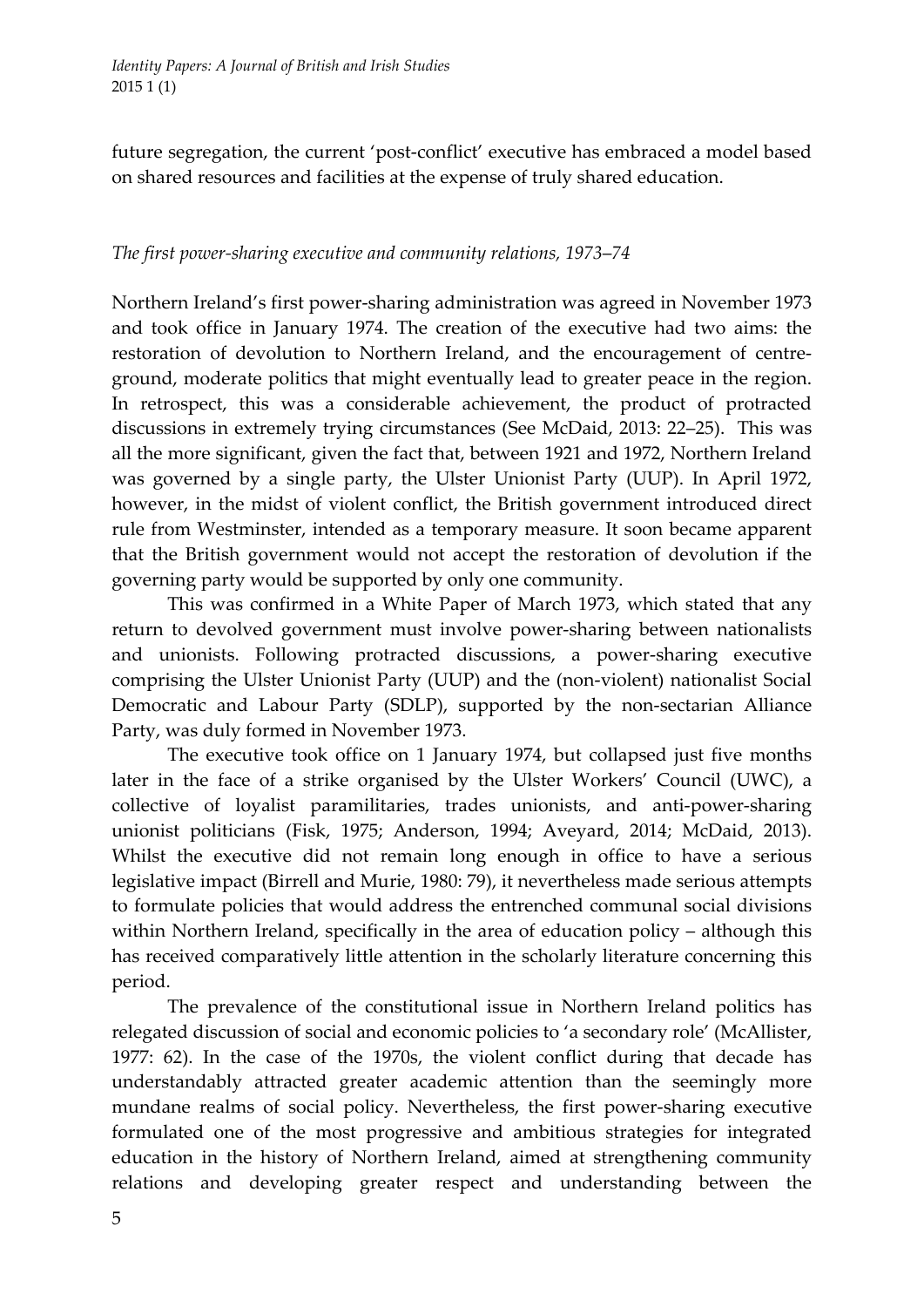communities. However, it must be noted that the ambition of the strategy was also a potential drawback, even if the executive had remained in office long enough to see the policies through, due to the significant costs involved.

Despite the costs, integrated education was at the forefront of the first executive's efforts to improve community relations. That this occurred at a time when the violence was at its most intense is all the more remarkable, and provides an interesting contrast with the education policies of the current executive.

The first executive's programme for government, *Steps to a Better Tomorrow*, although somewhat vague on detail, made the link between integrated education and improving community relations explicit. The new administration, it promised, would undertake 'detailed investigation of the role of education in the promotion of community harmony and the development of pilot experiments, after consultation with interested parties, in integrated education.' Nevertheless, there was no sense that the executive planned to introduce compulsory integrated education programmes, since it referred to the 'primacy of parental rights' as one of the fundamental principles of its educational policy (Northern Ireland executive, 1974). The programme also referred to the need for more integrated social housing, which was ambitious, if somewhat foolhardy, at a time when inter-communal violence was at its height (McDaid, 2013: 186).

The executive's Minister for Education, Basil McIvor, planned to introduce an expansive nursery schools programme, and also the provision of nondenominational or 'integrated' schooling for older children in an effort to tackle sectarianism in the region. McIvor envisaged that nursery schooling would be available to every child in Northern Ireland. The proposed project required considerable capital investment, since he argued that the nursery schools would have to be specially constructed on new sites, away from existing primary schools. If the schools were constructed on land housing existing schools, whether religious or state primary schools, this might 'militate against integrated nursery education in the areas concerned' (Public Records Office of Northern Ireland (PRONI), 1974a). The plan also attempted to tackle segregation of a different kind, since it was suggested that children with learning disabilities would be educated with mainstream pupils.

Officials at the Ministry of Education considered that the scheme would require the recruitment of approximately eight-hundred nursery teachers, and a similar number of assistants within five years, in order to ensure its success. None of this was cheap, with estimates that the nursery school plans alone would require £6.5 million in government funding. Despite the costs involved, there was general cross‐party approval for the nursery education plans in the Assembly, but especially among pro‐power‐sharing parties. The plan was in line with the overall aims of the executive's programme for government. Like that document, it displayed elements of social progressivism, although perhaps also some of the naïve optimism of a new administration.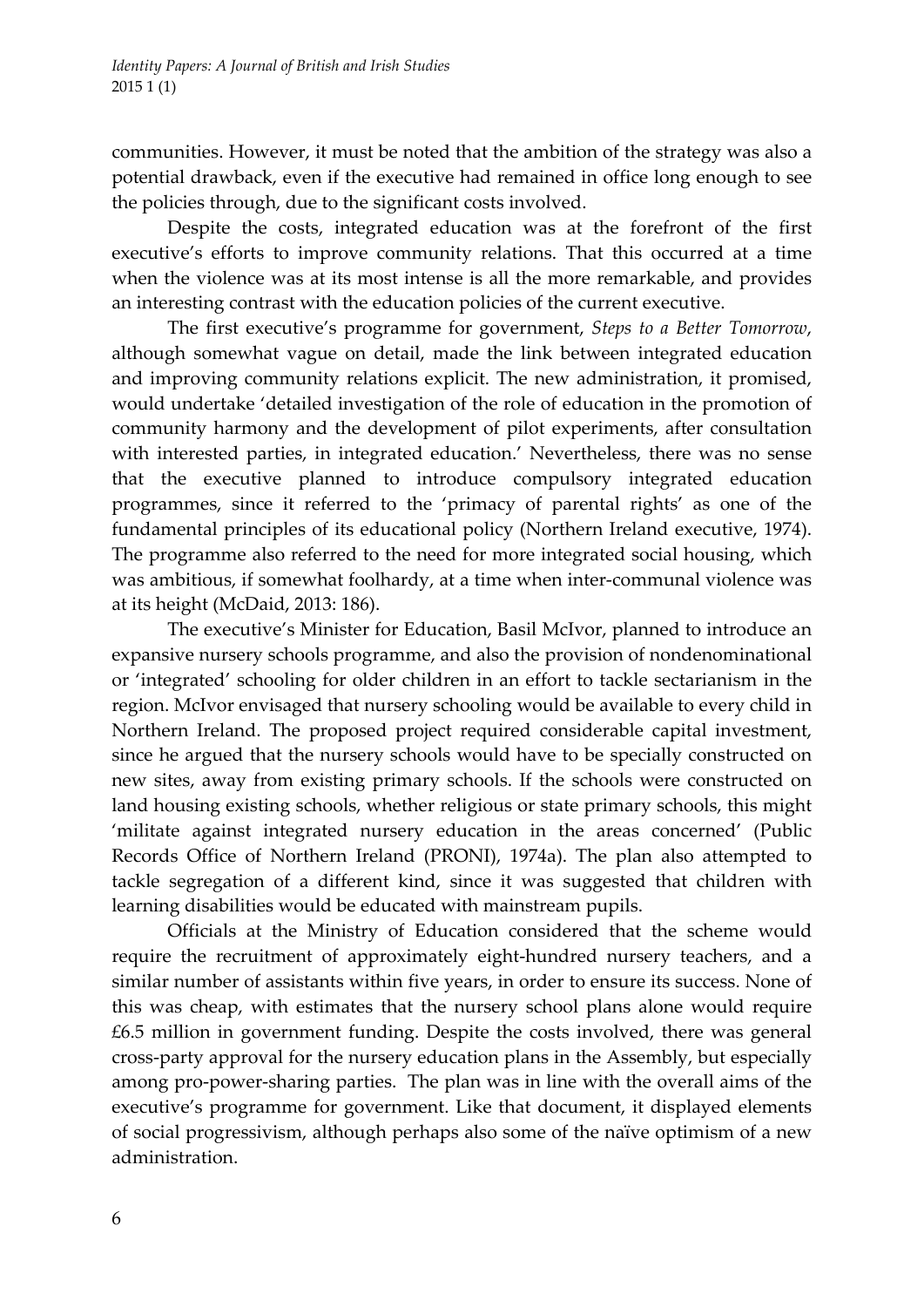More ambitious still, however, was the proposal that integrated education should be developed for children studying at primary and secondary levels across Northern Ireland. These campuses were to be known as 'shared schools'. However, it is important to note that what was envisaged was a fully integrated system. The distinction is an important one, since, as will be seen, the current power-sharing executive uses the term 'shared schools' to mean something quite different from fully integrated schooling (see for example Department of Education, 2013).

McIvor's proposals envisaged the creation of integrated primary and secondary schools. Both Catholic and Protestant church people were to be represented on their boards of management. Whilst such church involvement was recognised as potentially problematic, it was regarded as the best way to get the scheme started. Attempting to fight 'all battles at once' would ensure the scheme foundered before it began (PRONI, 1974b). He also acknowledged that the plans were likely to cause considerable controversy, as education had long been a contentious matter in Northern Ireland (Akenson, 1973). However, this might in fact benefit the Executive since the policy was 'put forward to give practical support to the spirit of power‐sharing and the development of community harmony' and to encourage inter-faith co-operation on schools policy (McDaid, 2013: 117). It might, though, be questioned how realistic this goal was during a period of apparent polarisation of the communities in the region.

It was not planned at that stage to alter the overall schooling system in Northern Ireland, given the above‐mentioned focus on parental choice in the executive's policy document. Integrated schools were therefore to be newly constructed ventures, separate from the existing system. Whilst McIvor recognised that this arrangement might only 'touch on the edge of the [sectarian] problem' it was thought worthwhile on the basis that new attitudes may be created throughout the schooling system. It was also thought desirable that the executive should be seen to show an example in respect of cross‐community initiatives. The ambitious nature of the scheme was evident in the estimated cost of the proposals:  $£13$  million, over  $£6$ million more than the annual budget of the Department of Health and Social Services, Northern Ireland's highest spending department (PRONI, 1974b). High costs, however, were not the only potential obstacle.

Whilst most of the churches were largely positive about the scheme, the Catholic Church was fundamentally opposed. Jonathan Bardon (2009) has aptly summed up the reactions of the Catholic, and other, church leaders to the proposals: Methodists welcomed the plans wholeheartedly; Presbyterians were broadly favourable; the Church of Ireland was cautiously supportive; and the Catholic Church was hostile.

This was evident in the significant public opposition to the scheme from within the Catholic hierarchy (*Irish Times*, 1 May 1974). The latter (not unreasonably) had previously argued the roots of the conflict in Northern Ireland were political, not religious, and that integrated schooling would thus not address the root causes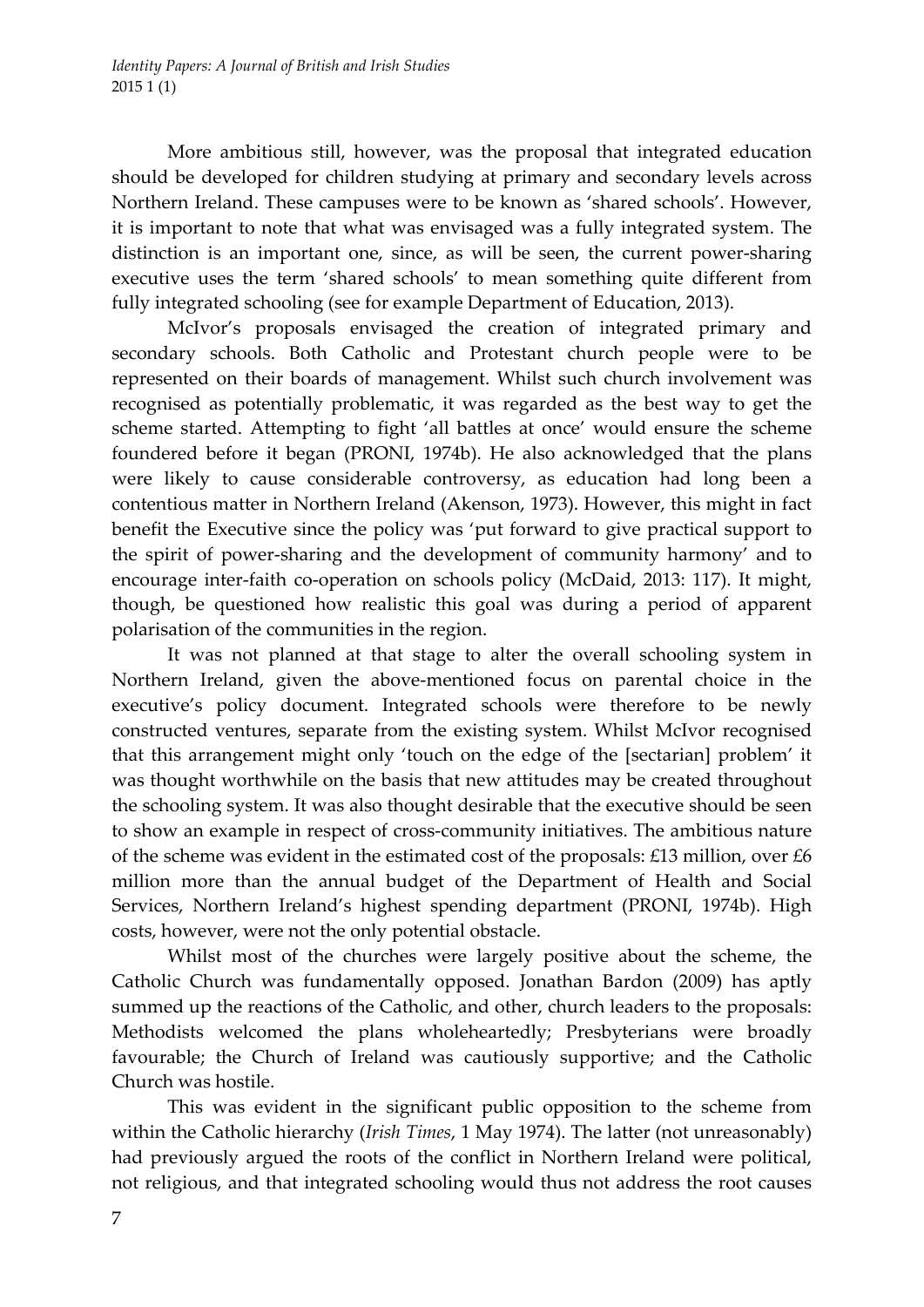of conflict and sectarianism (Conway, 1970: 7). The extent of the opposition from leaders of the Catholic Church would have considerably affected the scheme's chances of success, even if the executive had survived. However, the proposed schemes on integrated and nursery education proved to be general casualties of the downfall of the executive at the hands of the UWC. It was not until seven years after the doomed first executive mooted its plans for non‐denominational education that the first integrated school, Lagan College, Belfast, was opened. Incidentally, Basil McIvor, the former executive education minister, was chairman of the college (McIvor, 1988: 133).

Although the plans for integrated education were extremely costly, and faced considerable opposition from senior Catholic clergymen, they illustrate that the executive was seriously attempting to tackle the emergence of sectarian attitudes among youth in Northern Ireland. In many ways, the 1974 executive seems to have been more ambitious in the use of education policy as a means of tackling sectarianism and segregation than its contemporary counterpart, whose educational strategy will now be considered.

# *From integrated education to shared schools*

Whilst devolution has, theoretically, been restored to Northern Ireland since the signature of the Belfast/Good Friday Agreement in 1998, the assembly was suspended a number of times due to political difficulties. The longest such suspension occurred between 14 October 2002 and 7 May 2007, as parties struggled to reach agreement on the decommissioning of paramilitary weapons, and a commitment from the largest nationalist party, Sinn Féin, to publicly support the Police Service of Northern Ireland (Dixon, 2008: 300–15).

These conditions were eventually met, and devolution restored in May 2007, following the St Andrews Agreement of 2006 (Wilford, 2010). However, in the intervening period, Northern Ireland had been governed by direct rule ministers from Westminster. This meant that policy, including, of course, educational policy, was formulated by successive Secretaries of State for Northern Ireland and their ministerial teams. In 2005, direct rule ministers unveiled their flagship community relations policy document, *A Shared Future*. Whilst integrated education was regarded as the 'barometer of good relations' between communities, the document also argued that both integrated and denominational schools had a role to play in creating a 'shared society' (OFM/DFM 2005: 25).

*A Shared Future*, whilst recognising the legal obligations to promote integrated schooling in Northern Ireland, placed greater emphasis on schools providing more 'opportunities for sharing part of their learning and educational experiences with young people from different communities, and the opportunity to cross the traditional community divide in educational provision.' This could take a number of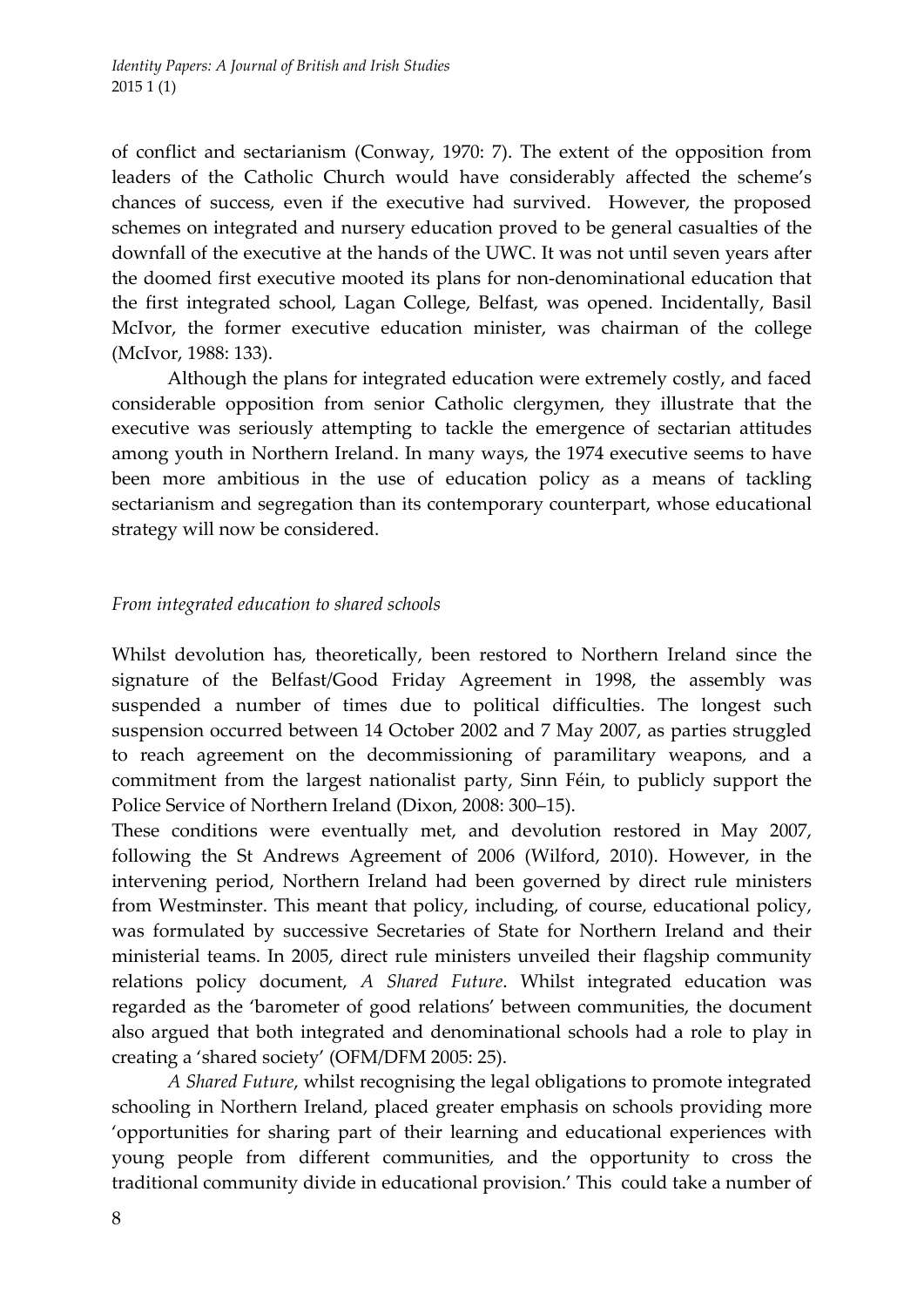forms, for example 'schools sharing sports facilities and open opportunities to learn subjects not readily available within one particular school or sector' (OFM/DFM, 2005: 25–26).

This sharply contrasts with the 1974 policy proposals which clearly envisaged something much more expansive and radical regarding what was meant by 'shared schooling'. It is notable that when devolution returned to Northern Ireland after 2007, the promotion of shared, as opposed to integrated, schools remained a policy priority for the current executive.

This trend has continued since the restoration of devolution in 2007. A 2010 consultation document published by the Office of the First Minister and Deputy First Minister, the Programme for *Cohesion, Sharing and Integration* (CSI), was vague about education policy, and only made brief reference to integrated education. Like the previous *Shared Future* document, it also made reference to the role those schools outside this sector had to play in 'providing shared space and addressing issues such as sectarianism' (OFM/DFM, 2010: 16), but was rather thin on detail. This prompted criticism from a group of academic experts from Queen's University Belfast, who argued the executive did not appreciate the seriousness of the problems created by segregated education (Marshall et al., 2010: 8). The CSI document certainly suggested a diminution in the importance attached to integration initiatives on the part of the executive.

More recently, this tendency in policy was confirmed when the executive published a more expansive community relations policy document in 2013, entitled *Together: Building a United Community* (OFM/DFM, 2013). The document listed as a 'headline commitment' the creation of ten 'shared educational campuses' throughout Northern Ireland. The benefits of the proposed model of sharing are defined as follows by the executive:

We believe that creating more opportunities for socially-mixed, shared education, with a view to achieving a full shared education system in Northern Ireland, is a crucial part of breaking the cycle of inter‐generational educational underachievement unemployment, and sectarianism; and improving good relations amongst and for our young people. This must also be considered within the context of the increasing diversity of our society, which is reflected within the school environment.

(OFM/DFM, 2013: 48)

These campuses would be based on the 'Lisanelly model', a proposed shared campus under construction near the town of Omagh in the west of Northern Ireland. The Lisanelly site plans to bring together six denominational or state schools on one campus, with some sharing of common facilities such as sports halls and performance areas (*Belfast Telegraph*, 24 October 2013). Nevertheless, the students may never actually take lessons together, and could, to all intents and purposes, remain educated apart from each other. This could potentially impact upon the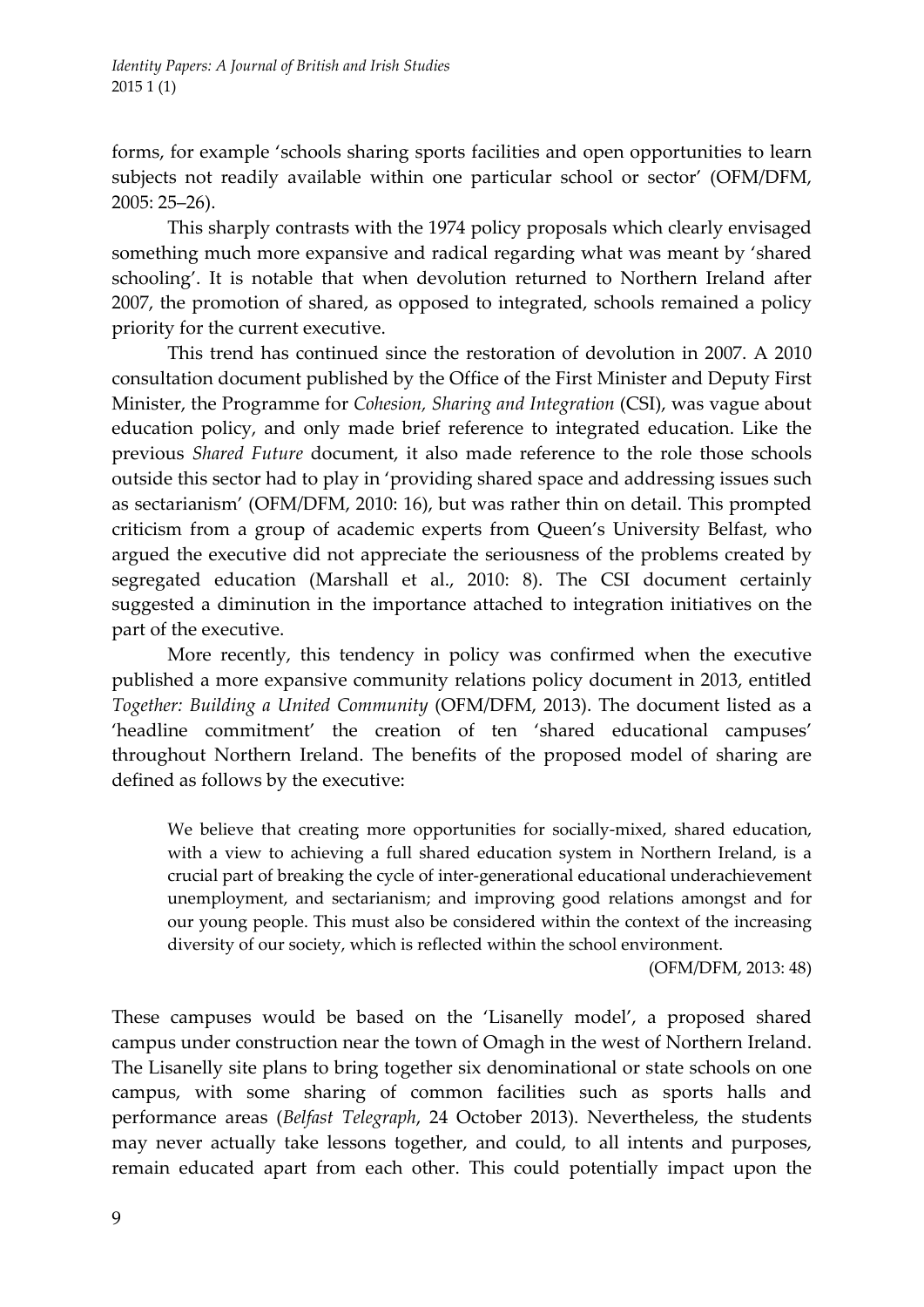proposed societal benefits trumpeted by the policy's advocates. Whilst ministers have warned of cuts to the education budget, the Minister for Education has made £25 million available for shared educational campuses to be developed. It appears, therefore, that shared schools will be preferred over integrated education for the foreseeable future, despite the statutory obligation to increase integrated provision, its potential social benefits, and fact that almost 80 per cent of those surveyed, from both main communities, would support their child's school becoming an integrated campus (see Lucid Talk, 2014). This is not always replicated among political party members, which may explain the current reluctance to pursue the integrated education agenda. Indeed, recent research on members of the DUP suggests that a considerable majority of that party's members (58 per cent) would favour sending their children to schools solely with their co-religionists (Tonge et al, 2014: 148).

# *Conclusion*

This article has compared the integrated education policies of both the first, ill-fated power‐sharing executive of the 1970s with those of the present day executive. It is clear that the first executive had much more expansive plans for integrated education than the current administration. This was despite the fact that it took office during the most violent years of the Northern Ireland conflict. Admittedly, its proposals were costly and may have been too ambitious given the economic climate of the time. Nevertheless, they provide a portrait of an administration prepared to take radical decisions in order to grapple with a deep‐seated societal problem, despite the potential costs, criticisms, and opposition that such an approach would bring. Indeed, the fate of the executive itself offers perhaps the best evidence that, in 1974, a full programme of integrated education was an idea whose time had not yet come.

The situation since the onset of the current peace process, however, cannot be explained so easily. The sharp declines in the levels of violence might have provided opportunities for the development of better community relations, and integrated schools might have offered an ideal place to begin such a move (for more on communal segregation in Belfast, however, see Gormley‐Heenan et al., 2008). The evidence in this paper, however, supports the view that there has been a substantial 'policy shift' in favour of shared education at the expense of integration – despite the statutory obligation to encourage and facilitate the former (Smith, 2014: 2).

Indeed, despite these obligations, only 6 per cent of all pupils in Northern Ireland attend integrated schools (Smith, 2011: 65). This suggests that policy makers —in both direct rule and devolved contexts—have not adequately delivered on integrated education over a number of decades. This may provide critics of the current peace process in Northern Ireland with further evidence that the segregationist principles on which the region's consociational political model is built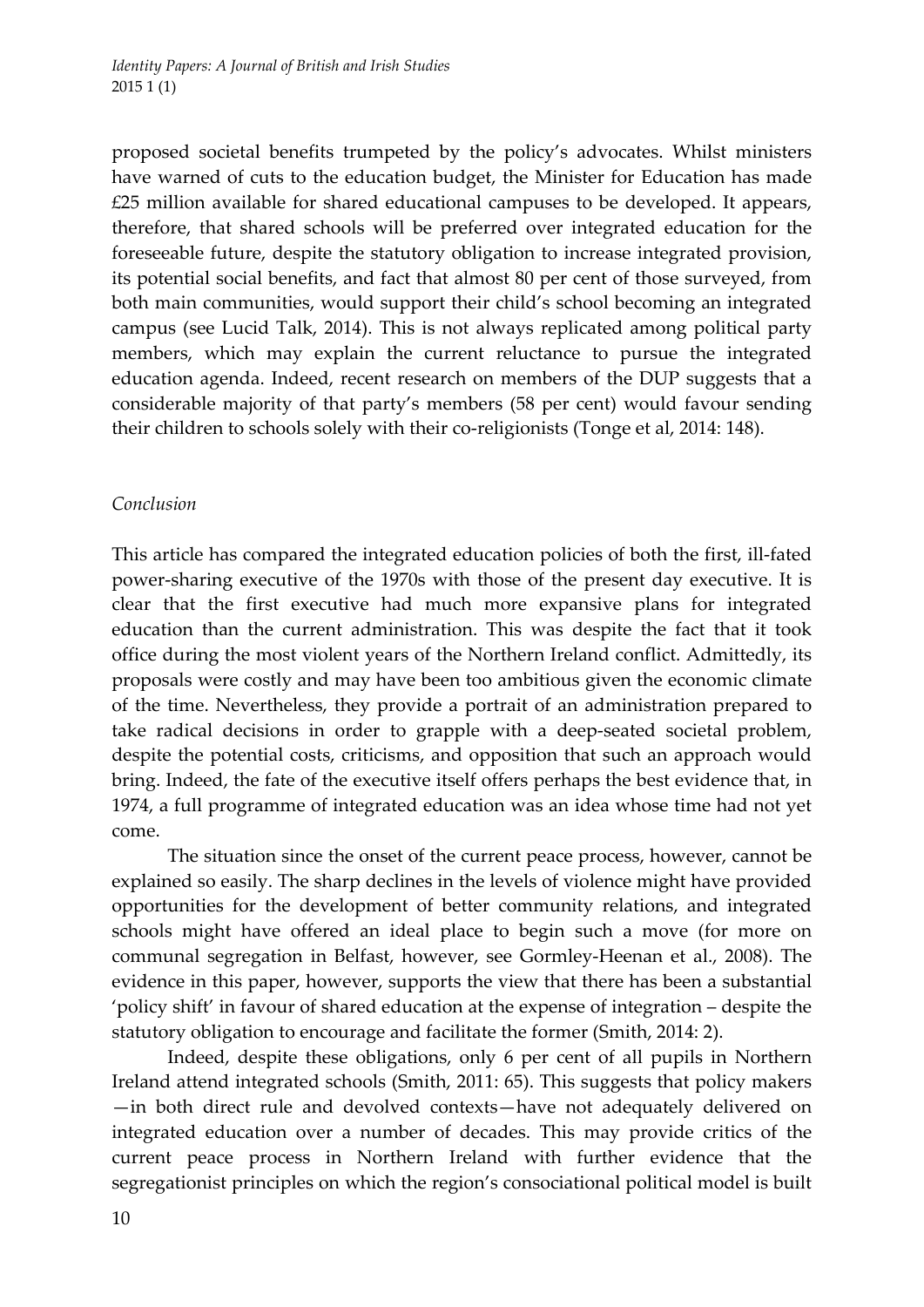are self‐reinforcing (See e.g. Dixon, 2005; Taylor, 2009). The present‐day executive, though, has at least succeeded where the first failed, in being relatively successful in building the peace. However, in education policy as elsewhere, it has yet to demonstrate the capacity of managing the equally difficult task of fostering inter‐ communal reconciliation among the region's divided communties.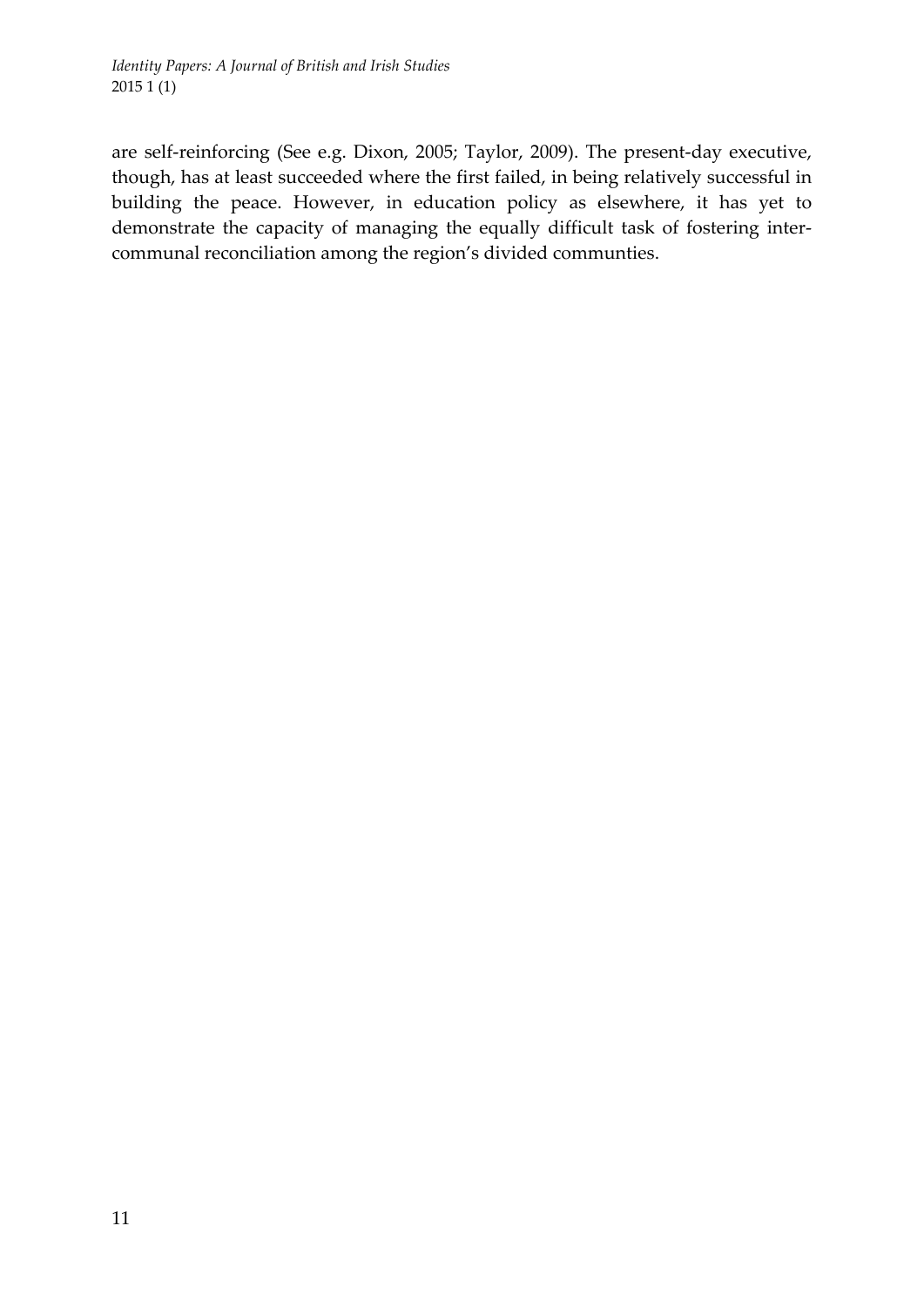*Identity Papers: A Journal of British and Irish Studies* 2015 1 (1)

#### *References*

Akenson, D. H. (1973). *Education and enmity: the control of schooling. Northern Ireland, 1920*– *1950*. Newton Abbot: David and Charles.

Aveyard, S. C. (2014). 'We couldn't do a Prague': British government responses to loyalist strikes in Northern Ireland 1974–77. *Irish Historical Studies*, *39* (153), 91–111. doi: 10.1017/S0021121400003643

Bardon, J. (2009). *The struggle for shared schools in Northern Ireland: the history of All Children Together*. Belfast: Ulster Historical Foundation.

Birrell, D. and Murie, A. (1980). *Policy and government in Northern Ireland: lessons of devolution*. Dublin: Gill and Macmillan.

Byrne, J. (2013). *Flags and protests: exploring the views, perceptions and experiences of people directly and indirectly affected by the flag protests*. Belfast: INTERCOMM.

Cochrane, F. (2013). *Northern Ireland: the reluctant peace*. New Haven: Yale University Press.

Conway, Cardinal W. (1970). *Catholic schools*. Dublin: Catholic Communications Institute of Ireland.

Department of Education (2013). *Advancing shared education: Ministerial Statement*, *22 October 2013*. Belfast: HMSO.

Dixon, P. (2005). Why the Good Friday Agreement in Northern Ireland is not consociational. *The Political Quarterly*, *76* (3), 357–367. doi: 10.1111/j.1467‐923X.2005.00694.x

Dixon, P. (2008). *Northern Ireland: the politics of war and peace*. Basingstoke: Palgrave Macmillan.

Fisk, R. (1975). *The point of no return: the strike which broke the British in Ulster*. London: Deutsch.

Gormley‐Heenan, C., Byrne, J., & Robinson, G. (2013). The Berlin walls of Belfast. *British Politics*, *8* (3), 357–382. doi:10.1057/bp.2013.11

Horgan, J. (2013). *Divided we stand: the strategy and psychology of Ireland's dissident terrorists*. New York: Oxford University Press, USA.

Jackson, A. (2003). *Home Rule: an Irish history, 1800*–*2000*. London: Weidenfeld and Nicholson.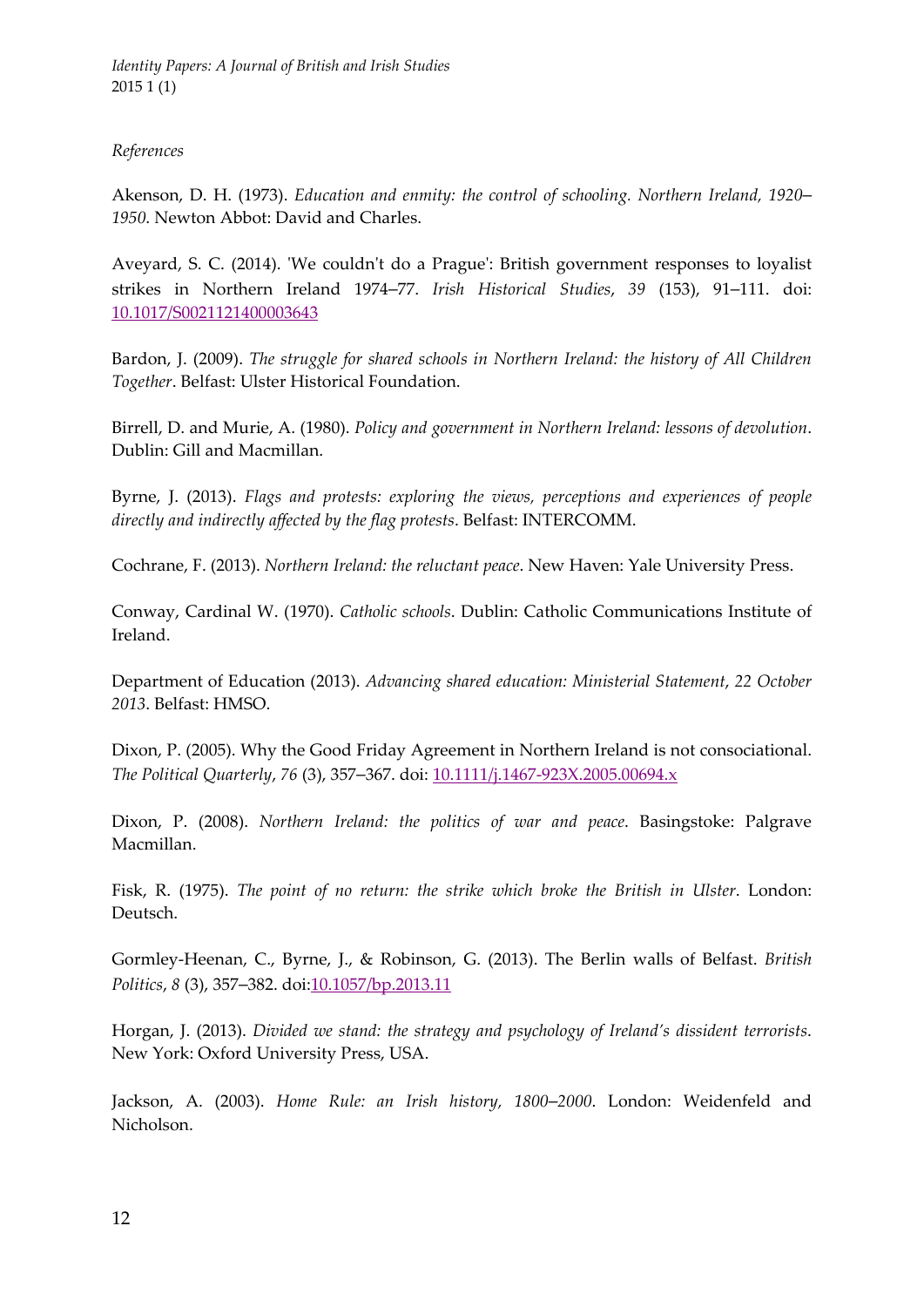Lucid Talk (2014). Survey on attitudes towards integrated education. Available at: http://www.ief.org.uk/wp‐content/uploads/2013/02/Lucid‐Talk‐Attitudinal‐ Survey250213.pdf.

Marshall, C., McAlister, S., Haydon, D., and Scraton, P. (2010). *Programme for cohesion, sharing and integration: response of Childhood, Transition, and Social Justice Initiative, Queen's University Belfast.* Belfast: Queen's University.

McAllister, I. (1977). *The Northern Ireland social democratic and labour party: political opposition in a divided society*. London: Macmillan.

McDaid, S. (2013). *Template for Peace: Northern Ireland, 1972*–*75*. Manchester: Manchester University Press.

McDaid, S., Mycock, A., McGlynn, C., McAuley, J. W., & Gormley‐Heenan, C. (2014). *The Northern Ireland 'culture wars' symposium report: November 2013*. Huddersfield: University of Huddersfield.

McIvor, B. (1998). *Hope deferred: experiences of an Irish Unionist*. Belfast: Blackstaff Press.

Morrison, J. F. (2013). *The origins and rise of dissident Irish Republicanism: the role and impact of organizational splits*. New York: Bloomsbury.

Nolan, P. (2014). *Northern Ireland peace monitoring report*, Number Three. Belfast: Community Relations Council.

Northern Ireland executive (1974). *Steps to a better tomorrow: statement of economic and social aims, January 1974*. Belfast: HMSO.

Northern Ireland Office (2014). *The Stormont House agreement, 23 December 2014*. Belfast: HMSO.

OFM/DFM (Office of the First Minister and Deputy First Minister) (2005). *A shared future: policy and strategic framework for good relations*. Belfast: OFM/DFM.

OFM/DFM (2010). *Programme for cohesion, sharing and integration*. Belfast: OFM/DFM.

OFM/DFM (2013). *Together: building a united community*. Belfast: OFM/DFM.

Panel of Parties of the NI Executive (2013). *An agreement among the parties of the NI Executive on parades, select commemorations and related protests; flags and emblems; and contending with the past*. Belfast: Chair and Vice‐Chair of the Panel of Parties.

PRONI (1974a). Office of the Executive (OE)/2/13, Exmemo30/74, nursery education, executive minutes, 19 March 1974.